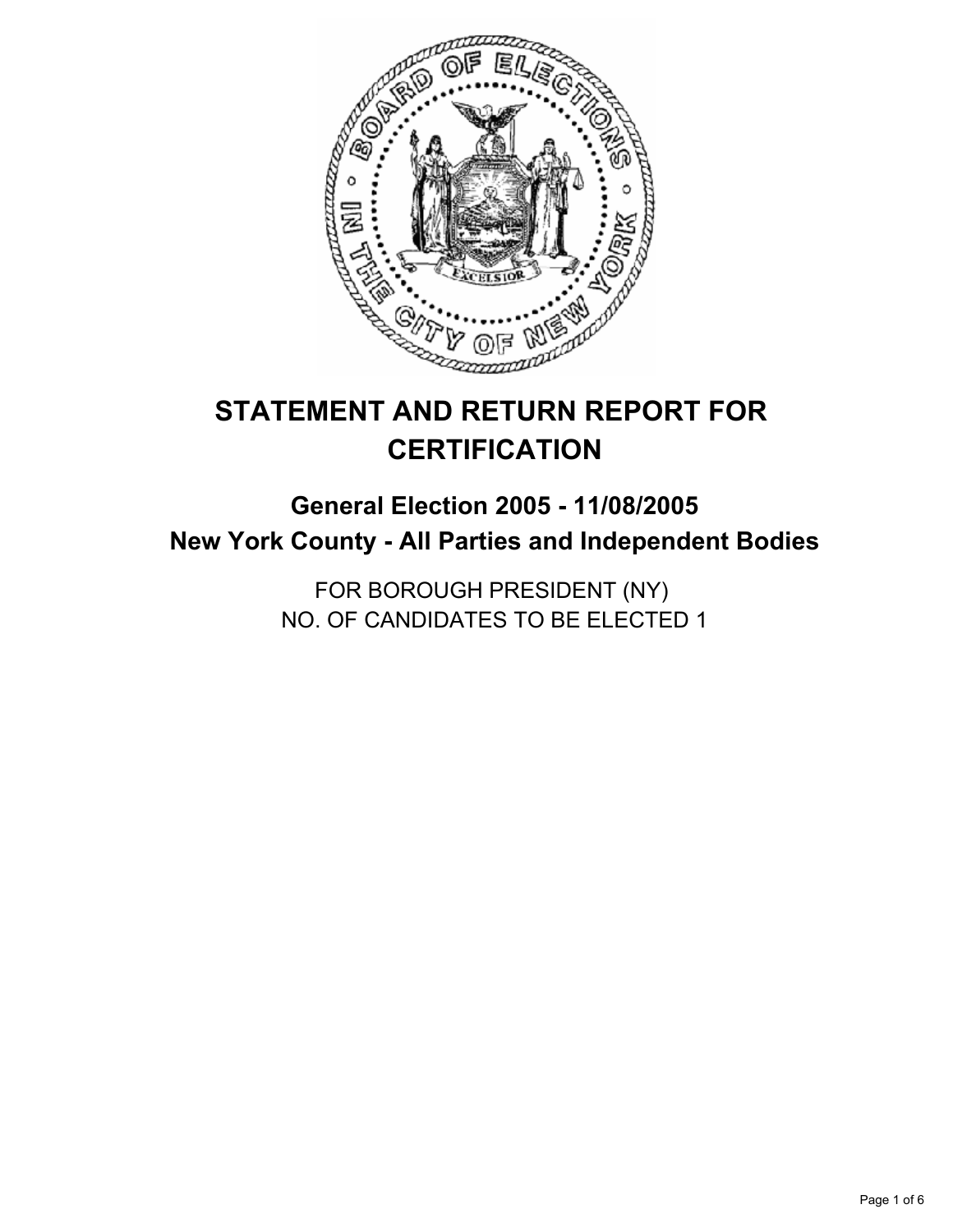

| <b>PUBLIC COUNTER</b>               | 22,165 |
|-------------------------------------|--------|
| <b>EMERGENCY</b>                    | 56     |
| ABSENTEE/MILITARY                   | 346    |
| <b>AFFIDAVIT</b>                    | 364    |
| <b>TOTAL BALLOTS</b>                | 22,931 |
| <b>BARRY POPIK (REPUBLICAN)</b>     | 2,764  |
| SCOTT M STRINGER (DEMOCRATIC)       | 11,011 |
| JESSIE A. FIELDS (INDEPENDENCE)     | 662    |
| <b>JOSEPH DOBRIAN (LIBERTARIAN)</b> | 228    |
| ARRIN T HAWKINS (SOCIALIST WORKERS) | 118    |
| <b>BARRY POPIK (LIBERAL)</b>        | 94     |
| <b>TOTAL VOTES</b>                  | 14,877 |
| <b>UNRECORDED</b>                   | 8.054  |

#### **ASSEMBLY DISTRICT 65**

| <b>PUBLIC COUNTER</b>               | 29,910 |  |
|-------------------------------------|--------|--|
| <b>EMERGENCY</b>                    | 93     |  |
| ABSENTEE/MILITARY                   | 719    |  |
| AFFIDAVIT                           | 566    |  |
| <b>TOTAL BALLOTS</b>                | 31,288 |  |
| <b>BARRY POPIK (REPUBLICAN)</b>     | 6,453  |  |
| SCOTT M STRINGER (DEMOCRATIC)       | 17,870 |  |
| JESSIE A. FIELDS (INDEPENDENCE)     | 958    |  |
| <b>JOSEPH DOBRIAN (LIBERTARIAN)</b> | 277    |  |
| ARRIN T HAWKINS (SOCIALIST WORKERS) | 104    |  |
| <b>BARRY POPIK (LIBERAL)</b>        | 62     |  |
| <b>TOTAL VOTES</b>                  | 25,724 |  |
| <b>UNRECORDED</b>                   | 5.564  |  |

| PUBLIC COUNTER                      | 27,761 |
|-------------------------------------|--------|
| <b>EMERGENCY</b>                    | 0      |
| ABSENTEE/MILITARY                   | 677    |
| AFFIDAVIT                           | 483    |
| <b>TOTAL BALLOTS</b>                | 28,921 |
| <b>BARRY POPIK (REPUBLICAN)</b>     | 3,143  |
| SCOTT M STRINGER (DEMOCRATIC)       | 19,723 |
| JESSIE A. FIELDS (INDEPENDENCE)     | 789    |
| JOSEPH DOBRIAN (LIBERTARIAN)        | 339    |
| ARRIN T HAWKINS (SOCIALIST WORKERS) | 239    |
| <b>BARRY POPIK (LIBERAL)</b>        | 91     |
| BILL PERKINS (WRITE-IN)             |        |
| <b>TOTAL VOTES</b>                  | 24,325 |
| <b>UNRECORDED</b>                   | 4,596  |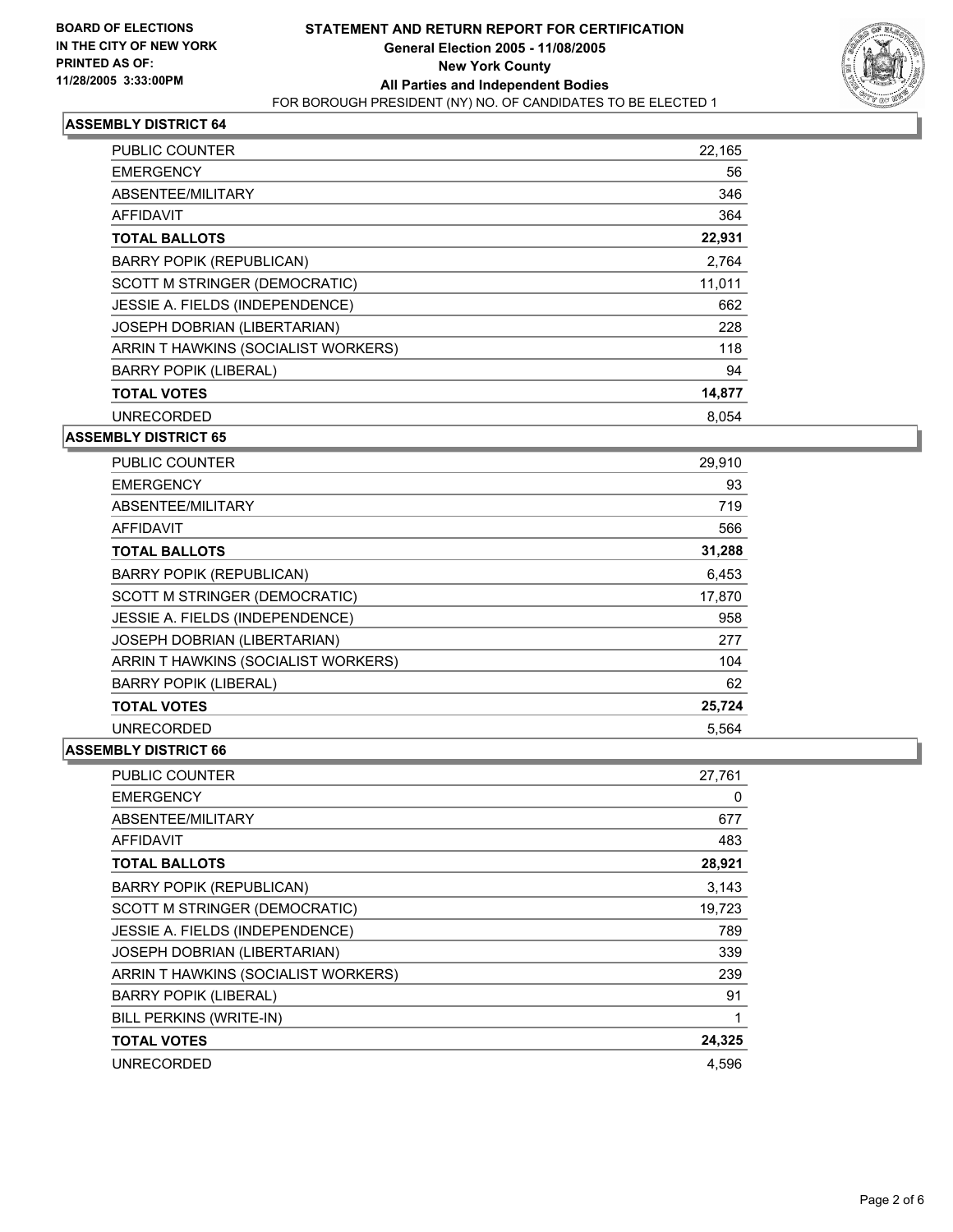

| <b>PUBLIC COUNTER</b>               | 33,851 |
|-------------------------------------|--------|
| <b>EMERGENCY</b>                    | 18     |
| ABSENTEE/MILITARY                   | 827    |
| <b>AFFIDAVIT</b>                    | 589    |
| <b>TOTAL BALLOTS</b>                | 35,285 |
| <b>BARRY POPIK (REPUBLICAN)</b>     | 4,138  |
| SCOTT M STRINGER (DEMOCRATIC)       | 25,423 |
| JESSIE A. FIELDS (INDEPENDENCE)     | 585    |
| <b>JOSEPH DOBRIAN (LIBERTARIAN)</b> | 267    |
| ARRIN T HAWKINS (SOCIALIST WORKERS) | 157    |
| <b>BARRY POPIK (LIBERAL)</b>        | 34     |
| <b>TOTAL VOTES</b>                  | 30,604 |
| <b>UNRECORDED</b>                   | 4.681  |

#### **ASSEMBLY DISTRICT 68**

| <b>PUBLIC COUNTER</b>               | 22,280 |
|-------------------------------------|--------|
| <b>EMERGENCY</b>                    | 77     |
| ABSENTEE/MILITARY                   | 256    |
| AFFIDAVIT                           | 352    |
| <b>TOTAL BALLOTS</b>                | 22,965 |
| <b>BARRY POPIK (REPUBLICAN)</b>     | 1,557  |
| SCOTT M STRINGER (DEMOCRATIC)       | 12,022 |
| JESSIE A. FIELDS (INDEPENDENCE)     | 1,123  |
| JOSEPH DOBRIAN (LIBERTARIAN)        | 126    |
| ARRIN T HAWKINS (SOCIALIST WORKERS) | 181    |
| <b>BARRY POPIK (LIBERAL)</b>        | 45     |
| <b>TOTAL VOTES</b>                  | 15,054 |
| <b>UNRECORDED</b>                   | 7,911  |

| PUBLIC COUNTER                      | 30,324 |
|-------------------------------------|--------|
| <b>EMERGENCY</b>                    | 31     |
| ABSENTEE/MILITARY                   | 542    |
| <b>AFFIDAVIT</b>                    | 469    |
| <b>TOTAL BALLOTS</b>                | 31,366 |
| <b>BARRY POPIK (REPUBLICAN)</b>     | 2,218  |
| SCOTT M STRINGER (DEMOCRATIC)       | 21,675 |
| JESSIE A. FIELDS (INDEPENDENCE)     | 1,005  |
| JOSEPH DOBRIAN (LIBERTARIAN)        | 189    |
| ARRIN T HAWKINS (SOCIALIST WORKERS) | 221    |
| <b>BARRY POPIK (LIBERAL)</b>        | 65     |
| AL SHARPTON (WRITE-IN)              |        |
| <b>BEATRICE CLOSE (WRITE-IN)</b>    |        |
| <b>TOTAL VOTES</b>                  | 25,375 |
| <b>UNRECORDED</b>                   | 5,991  |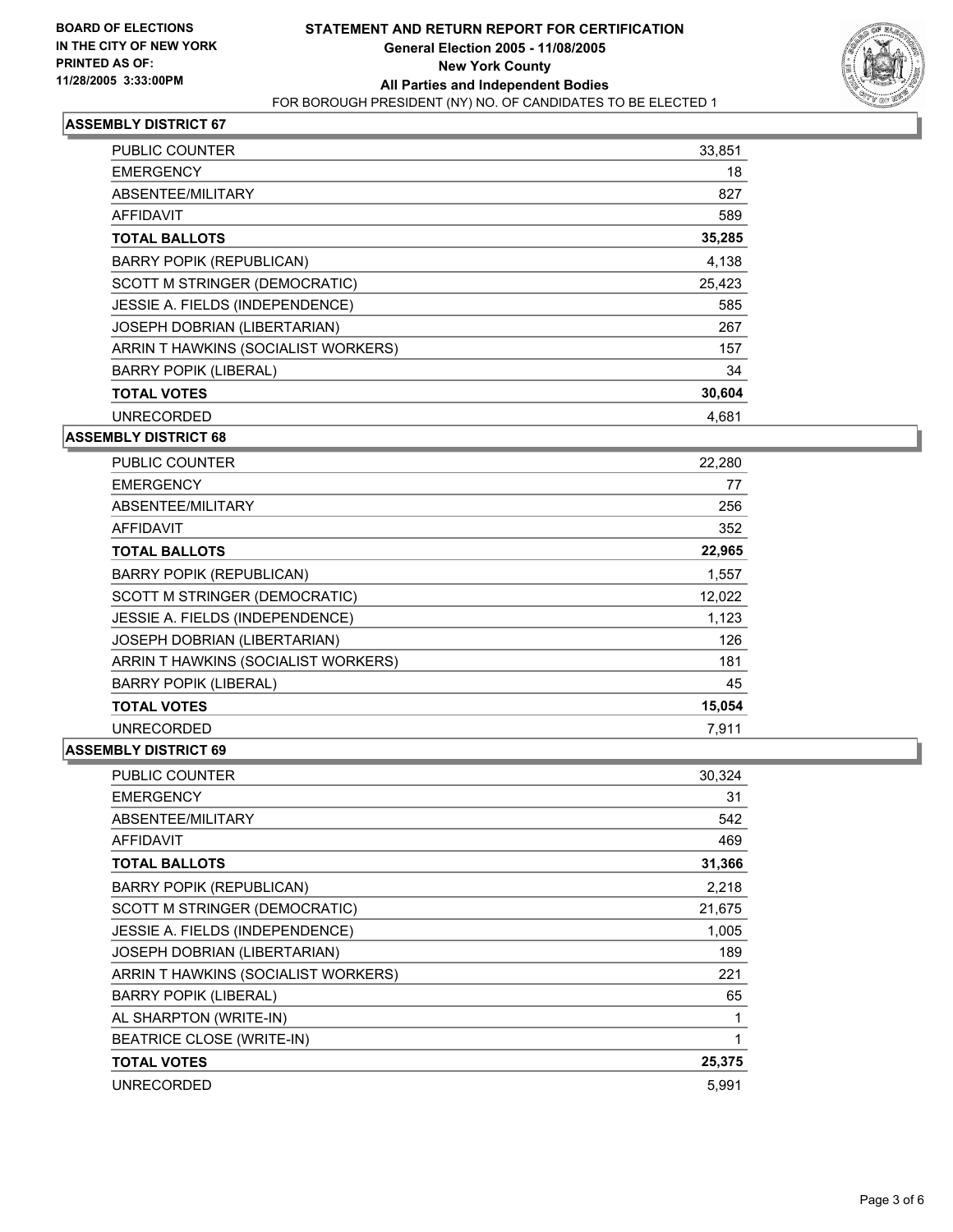

| PUBLIC COUNTER                      | 22,271 |
|-------------------------------------|--------|
| <b>EMERGENCY</b>                    | 43     |
| ABSENTEE/MILITARY                   | 331    |
| AFFIDAVIT                           | 399    |
| <b>TOTAL BALLOTS</b>                | 23,044 |
| <b>BARRY POPIK (REPUBLICAN)</b>     | 1,042  |
| SCOTT M STRINGER (DEMOCRATIC)       | 12,727 |
| JESSIE A. FIELDS (INDEPENDENCE)     | 2,050  |
| JOSEPH DOBRIAN (LIBERTARIAN)        | 78     |
| ARRIN T HAWKINS (SOCIALIST WORKERS) | 195    |
| <b>BARRY POPIK (LIBERAL)</b>        | 30     |
| <b>TOTAL VOTES</b>                  | 16,122 |
| <b>UNRECORDED</b>                   | 6,922  |

#### **ASSEMBLY DISTRICT 71**

| <b>PUBLIC COUNTER</b>               | 23,498 |  |
|-------------------------------------|--------|--|
| <b>EMERGENCY</b>                    | 69     |  |
| ABSENTEE/MILITARY                   | 307    |  |
| AFFIDAVIT                           | 366    |  |
| <b>TOTAL BALLOTS</b>                | 24,240 |  |
| <b>BARRY POPIK (REPUBLICAN)</b>     | 1,689  |  |
| SCOTT M STRINGER (DEMOCRATIC)       | 14,390 |  |
| JESSIE A. FIELDS (INDEPENDENCE)     | 1,176  |  |
| JOSEPH DOBRIAN (LIBERTARIAN)        | 184    |  |
| ARRIN T HAWKINS (SOCIALIST WORKERS) | 234    |  |
| <b>BARRY POPIK (LIBERAL)</b>        | 81     |  |
| <b>TOTAL VOTES</b>                  | 17,754 |  |
| <b>UNRECORDED</b>                   | 6.486  |  |

| <b>PUBLIC COUNTER</b>               | 18,635 |
|-------------------------------------|--------|
| <b>EMERGENCY</b>                    | 3      |
| ABSENTEE/MILITARY                   | 101    |
| AFFIDAVIT                           | 188    |
| <b>TOTAL BALLOTS</b>                | 18,927 |
| <b>BARRY POPIK (REPUBLICAN)</b>     | 1,188  |
| SCOTT M STRINGER (DEMOCRATIC)       | 10,088 |
| JESSIE A. FIELDS (INDEPENDENCE)     | 358    |
| JOSEPH DOBRIAN (LIBERTARIAN)        | 74     |
| ARRIN T HAWKINS (SOCIALIST WORKERS) | 84     |
| <b>BARRY POPIK (LIBERAL)</b>        | 27     |
| <b>TOTAL VOTES</b>                  | 11,819 |
| <b>UNRECORDED</b>                   | 7,108  |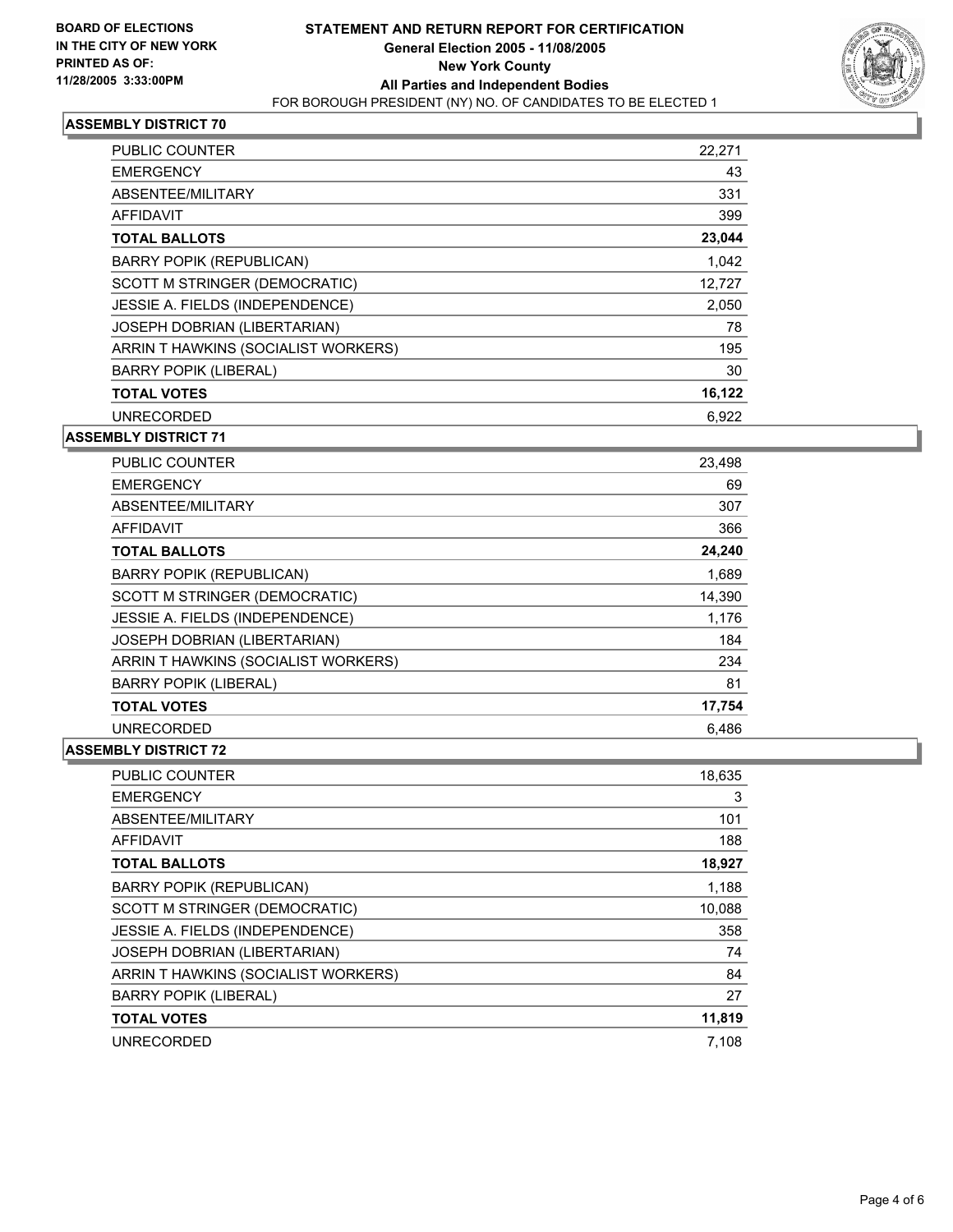

| PUBLIC COUNTER                      | 33,043 |  |
|-------------------------------------|--------|--|
| <b>EMERGENCY</b>                    | 44     |  |
| ABSENTEE/MILITARY                   | 972    |  |
| AFFIDAVIT                           | 484    |  |
| <b>TOTAL BALLOTS</b>                | 34,543 |  |
| <b>BARRY POPIK (REPUBLICAN)</b>     | 8,837  |  |
| SCOTT M STRINGER (DEMOCRATIC)       | 18,073 |  |
| JESSIE A. FIELDS (INDEPENDENCE)     | 860    |  |
| <b>JOSEPH DOBRIAN (LIBERTARIAN)</b> | 287    |  |
| ARRIN T HAWKINS (SOCIALIST WORKERS) | 79     |  |
| <b>BARRY POPIK (LIBERAL)</b>        | 41     |  |
| <b>TOTAL VOTES</b>                  | 28,177 |  |
| <b>UNRECORDED</b>                   | 6,366  |  |

#### **ASSEMBLY DISTRICT 74**

| <b>PUBLIC COUNTER</b>               | 28,928 |
|-------------------------------------|--------|
| <b>EMERGENCY</b>                    | 120    |
| ABSENTEE/MILITARY                   | 538    |
| <b>AFFIDAVIT</b>                    | 398    |
| <b>TOTAL BALLOTS</b>                | 29,984 |
| <b>BARRY POPIK (REPUBLICAN)</b>     | 3,819  |
| SCOTT M STRINGER (DEMOCRATIC)       | 18,495 |
| JESSIE A. FIELDS (INDEPENDENCE)     | 885    |
| JOSEPH DOBRIAN (LIBERTARIAN)        | 299    |
| ARRIN T HAWKINS (SOCIALIST WORKERS) | 194    |
| <b>BARRY POPIK (LIBERAL)</b>        | 65     |
| MARGARITA LOPEZ (WRITE-IN)          |        |
| TREVOR MALLOY (WRITE-IN)            |        |
| <b>TOTAL VOTES</b>                  | 23,759 |
| <b>UNRECORDED</b>                   | 6,225  |

| <b>PUBLIC COUNTER</b>               | 28,157 |
|-------------------------------------|--------|
| <b>EMERGENCY</b>                    | 50     |
| ABSENTEE/MILITARY                   | 670    |
| <b>AFFIDAVIT</b>                    | 482    |
| <b>TOTAL BALLOTS</b>                | 29,359 |
| <b>BARRY POPIK (REPUBLICAN)</b>     | 4,126  |
| SCOTT M STRINGER (DEMOCRATIC)       | 18,655 |
| JESSIE A. FIELDS (INDEPENDENCE)     | 831    |
| <b>JOSEPH DOBRIAN (LIBERTARIAN)</b> | 330    |
| ARRIN T HAWKINS (SOCIALIST WORKERS) | 161    |
| <b>BARRY POPIK (LIBERAL)</b>        | 89     |
| BENJAMIN BRONK (WRITE-IN)           |        |
| <b>TOTAL VOTES</b>                  | 24,193 |
| <b>UNRECORDED</b>                   | 5,166  |